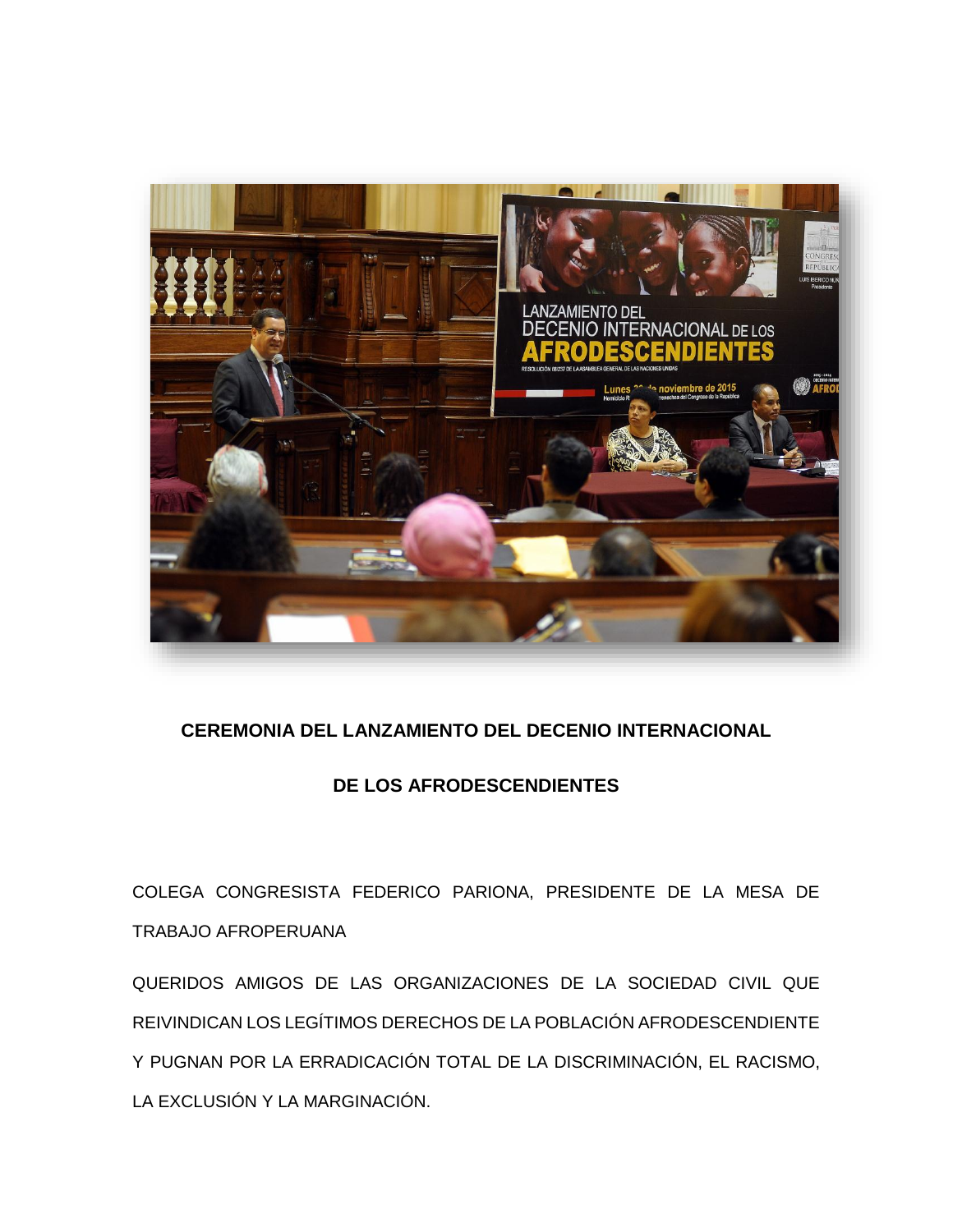AMIGOS TODOS:

UN GRAN HONOR Y LA PUERTA ABIERTA A UN COMPROMISO POLÍTICO DE LARGO ALCANCE, CONSTITUYE PARA MÍ, COMO PRESIDENTE DEL CONGRESO, PARTICIPAR DE ESTA CEREMONIA DEL LANZAMIENTO DEL DECENIO INTERNACIONAL DE LOS AFRODESCENDIENTES CUYO MARCO NORMATIVO ESTÁ AMPARADO EN LA RESOLUCIÓN 68/237 APROBADA POR LA ASAMBLEA GENERAL DE LAS NACIONES UNIDAS DEL 23 DE DICIEMBRE DE 2013.

SEGÚN LA MISMA, ESTE DECENIO INTERNACIONAL SE HA INICIADO EL 1 DE ENERO DEL PRESENTE AÑO Y CULMINARÁ EL 31 DE DICIEMBRE DEL 2024 CON LOS ENUNCIADOS DE RECONOCIMIENTO, JUSTICIA Y DESARROLLO PARA LOS AFRODESCENDIENTES. A FIN DE MATERIALIZARLOS, SE IMPULSA UN PROGRAMA DE TRABAJO INTERGUBERNAMENTAL ENCARGADO DE LA APLICACIÓN EFECTIVA DE ESTA DECLARACIÓN.

ES SABIDO QUE DESDE LA DECLARACIÓN UNIVERSAL DE LOS DERECHOS HUMANOS, EL 10 DE DICIEMBRE DE 1948, DONDE SE CONSIGNA QUE TODOS LOS SERES HUMANOS NACEN LIBRES E IGUALES EN DIGNIDAD Y DERECHOS, Y DOTADOS COMO ESTÁN DE RAZÓN Y CONCIENCIA, DEBEN COMPORTARSE FRATERNALMENTE LOS UNOS CON LOS OTROS. SE HA PRETENDIDO AVANZAR COMO CIVILIZACIÓN HACIA LOS OBJETIVOS DE ACOGER SU CAPACIDAD DE CONTRIBUIR AL DESARROLLO Y BIENESTAR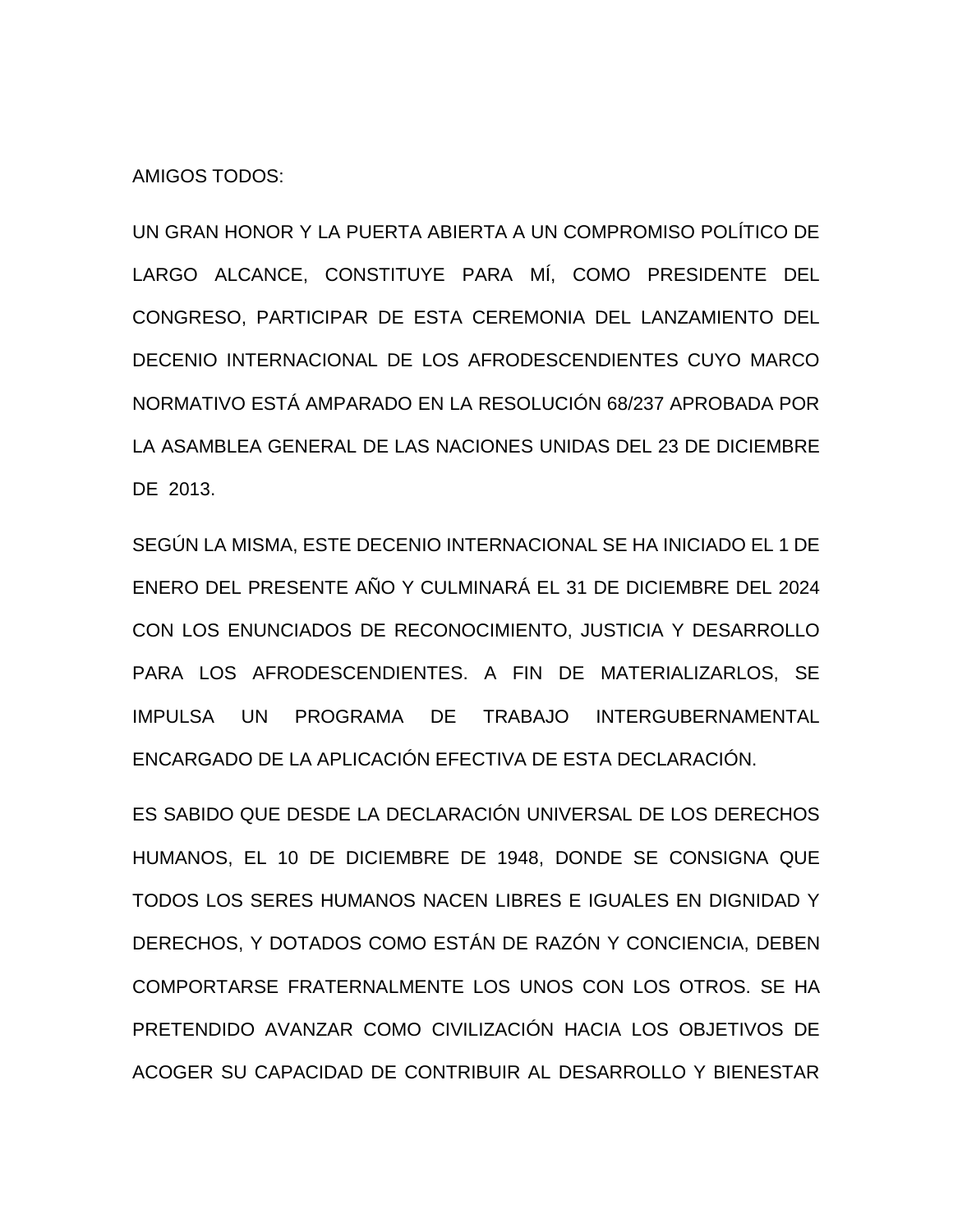DE NUESTRAS SOCIEDADES, RATIFICANDO FEHACIENTEMENTE QUE TODAS LAS DOCTRINAS DE SUPERIORIDAD RACIAL SON CIENTÍFICAMENTE FALSAS, MORALMENTE CONDENABLES Y SOCIALMENTE INJUSTAS Y PELIGROSAS.

POR LO TANTO, DEBE RECHAZARSE AL IGUAL QUE LAS TEORÍAS CON LAS QUE SE PRETENDE DETERMINAR LA EXISTENCIA DE DISTINTAS RAZAS HUMANAS, COMO REZAN LOS CONSIDERANDOS DE LA RESOLUCIÓN DE NACIONES UNIDAS.

SIN EMBARGO, ELLO TODAVÍA NO SE ALCANZA EN MUCHAS PARTES DEL MUNDO. LAS EXPRESIONES DE RACISMO, XENOFOBIA Y DISCRIMINACIÓN ESTÁN LATENTES EN DIVERSAS LOCALIDADES DEL PLANETA. ES POR ESO QUE HOY NOS CONGREGAMOS PARA DAR UN PASO MÁS REALISTA Y FIRME HACIA LA ELIMINACIÓN TOTAL DE ESTAS PRÁCTICAS, FORMALIZANDO EL COMPROMISO DE INSTITUCIONES PÚBLICAS, COMO ESTE PARLAMENTO, PARA PROMOVER POLÍTICAS PÚBLICAS EN LA MISMA DIRECCIÓN QUE SE HA FIJADO PARA EL DECENIO INTERNACIONAL DE LOS AFRODESCENDIENTES.

ES POR ELLO TAMBIÉN, DESDE HACE MÁS DE 10 AÑOS Y GRACIAS A LA FELIZ INICIATIVA DE LA EXCONGRESISTA, MI AMIGA MARTA MOYANO, EXISTE EN EL PODER LEGISLATIVO LA MESA DE TRABAJO AFROPERUANA QUE HOY PRESIDE EL COLEGA PARIONA. SU TRABAJO HA SIDO INTENSO Y FRUCTÍFERO, CONSTRUCTIVO Y REALIZADOR. ESTOY SEGURO QUE AQUÍ